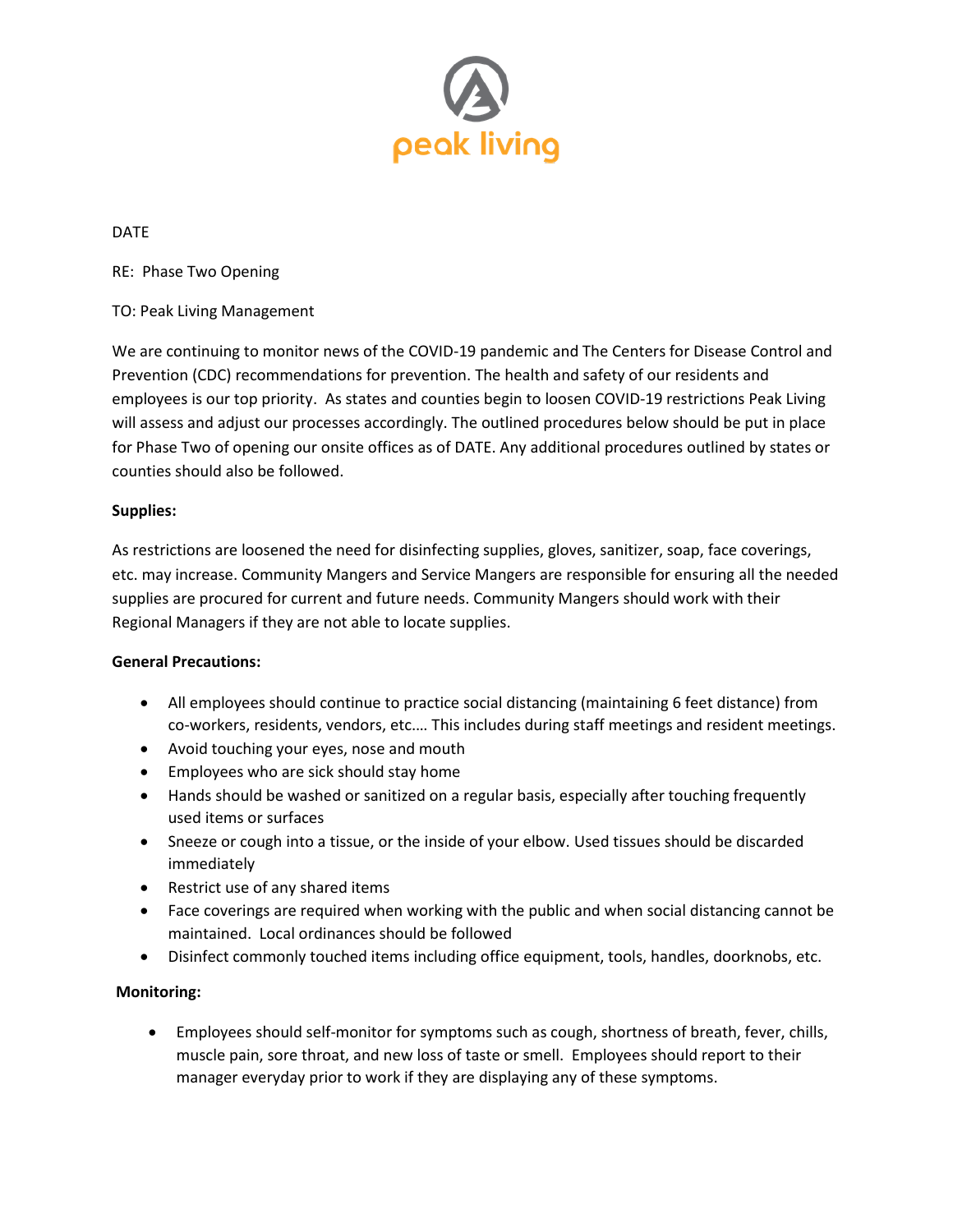- Community Managers should conduct daily health checks with employees by educating employees on the above symptoms and ask if they are currently experiencing any symptoms. Daily check-ins should be conducted at the start of the shift and should be done safely and respectfully. Confidentiality should be respected.
- Community Managers should document completion of daily health checks in the "Employee Health Check Log"
- If an employee is displaying symptoms they should be sent home and can return once they have clearance from a health care provider and/or followed the [CDC recommendations.](https://www.cdc.gov/coronavirus/2019-ncov/if-you-are-sick/steps-when-sick.html)

# **Leasing Offices:**

- All leasing offices will open to walk-in traffic
- Residents should be encouraged to utilize online payment options, email, phone to communicate, but will be allowed to enter the office.
- New lease signings and touring of apartments, certification completion and recertification completion can be done in person, while observing social distancing
- Taking social distancing into consideration, offices should set a maximum occupancy limit. Once max capacity is met, additional visitors should be asked to wait outside of the office until another person/group leaves the office.
- When giving an in person tour the below precautions should be taken:
	- o Always maintain social distancing
	- o Face coverings are required
	- o Used office areas should be sanitized after each appointment
- Staff should wear gloves when handling payments or paperwork that is being touched by others
- Staff should avoid sharing office supplies or tools, if it is necessary these objects should be disinfected after each use
- Seating arrangements should be set up to allow for social distancing
- Office areas should display markings on the floor or use signage to notify what is appropriate social distancing
- Residents should be encouraged to submit work order requests via resident portal, phone or email, but walk in requests should be accepted.
- Laundry areas should continue to be cleaned/disinfected multiple times a day during business hours. Signs should be posted advising residents that they should use caution and be disinfecting after hours.
- All common areas should remain closed but should still be cleaned/disinfected regularly.
- Package deliveries should continue to be sent directly to the resident and not handled by the office.
- ALL office areas should be cleaned daily and sanitized periodically throughout the day. Commonly touched objects in the office should be sanitized at least three times a day.
- Weather permitting, office windows should be open to allow for better circulation.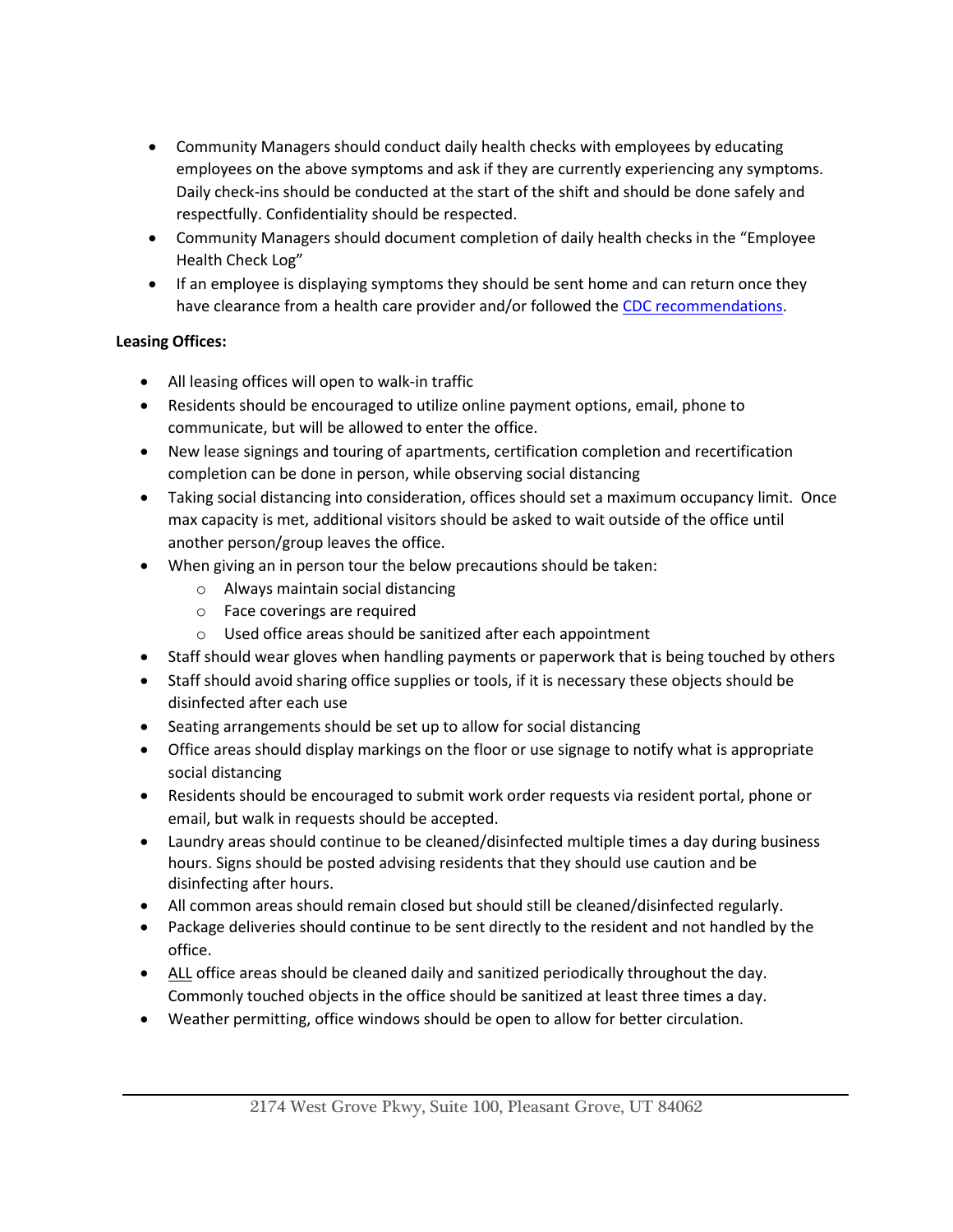# **Service Requests:**

At this time, we will expand work order completion to all work orders, but the below service procedures should continue to be followed.

# **Service Procedures:**

Before entering a unit, the below questions should be asked of the resident to assess the situation. If the answer is 'Yes" to any of these questions you may be able to use a third-party vendor to complete the work, if one is available in a reasonable amount of time **AND COST IS APPROVED** by Asset Manager in advance. Vendors should only be used in emergency situations, if a vendor is not an option, service employees will be required to perform the work. If the work order is not urgent the resident should be informed that the work order will be completed when they are feeling well.

- "Have you experienced cough, fever or shortness of breath in the past two weeks?"
- "Have you or anyone that you live with been exposed to another person diagnosed by a medical professional with COVID-19?"
- "Have you or anyone that you live with themselves been diagnosed by a medical professional with COVID-19?"
- "Have you traveled to any place considered high risk for Coronavirus in the past 14 days?"

When a service employee enters an occupied apartment to complete a work order, they should follow the below precautions:

- Weather permitting, windows should be opened around work area
- Work area should be disinfected with bleach diluted in water. 4 teaspoons bleach per quart of water
- Wear disposable gloves when entering a unit, if available (If disposable gloves are not available you should follow CDC recommendations for handwashing). Properly and immediately dispose of these gloves after leaving the unit. When removing personal protective equipment, first remove and dispose of gloves. Then, immediately clean your hands with soap and water or alcohol-based hand sanitizer
- Hands should be washed prior to and after entering an apartment
- Wearing a face covering is required
- Ask the members of the household to stay in a separate room, or at least 6 feet away, while the work is being performed. If an occupant is not practicing social distancing the technician should inform them that it is company protocol for residents isolate and if the resident will not, the technician must leave, and work will be rescheduled
- Avoid touching your eyes, nose, and mouth with unwashed hands
- **(Sick resident precaution only)** If an employee needs to enter the unit of a sick resident, and they do not wear a disposable painter's suit, upon leaving the unit the employee can change clothes and wash laundry thoroughly before returning to work. Employees will be paid for time spent to change clothes